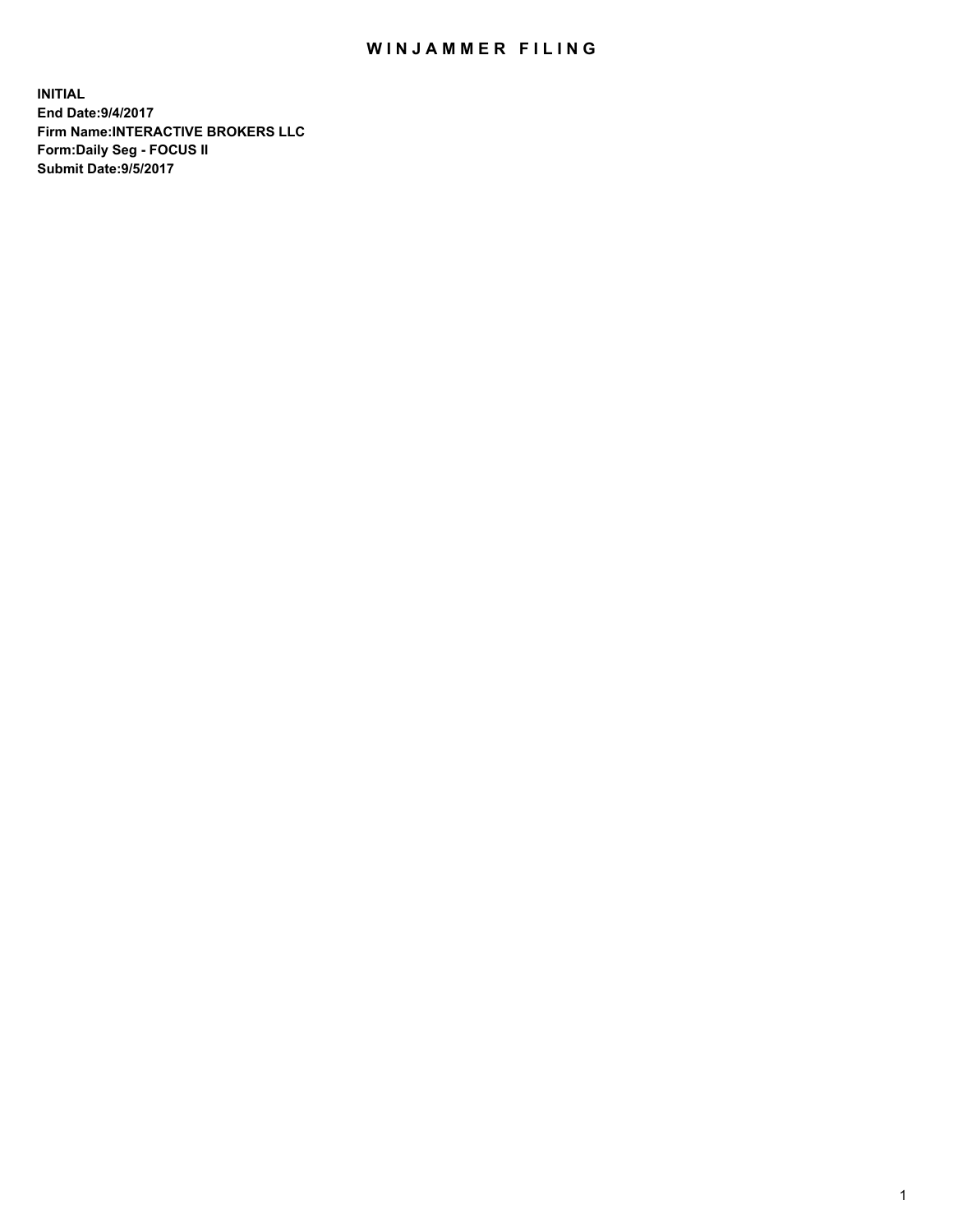## **INITIAL End Date:9/4/2017 Firm Name:INTERACTIVE BROKERS LLC Form:Daily Seg - FOCUS II Submit Date:9/5/2017 Daily Segregation - Cover Page**

| Name of Company<br><b>Contact Name</b><br><b>Contact Phone Number</b><br><b>Contact Email Address</b>                                                                                                                                                                                                                          | <b>INTERACTIVE BROKERS LLC</b><br>James Menicucci<br>203-618-8085<br>jmenicucci@interactivebrokers.c<br>om |
|--------------------------------------------------------------------------------------------------------------------------------------------------------------------------------------------------------------------------------------------------------------------------------------------------------------------------------|------------------------------------------------------------------------------------------------------------|
| FCM's Customer Segregated Funds Residual Interest Target (choose one):<br>a. Minimum dollar amount: ; or<br>b. Minimum percentage of customer segregated funds required:% ; or<br>c. Dollar amount range between: and; or<br>d. Percentage range of customer segregated funds required between:% and%.                         | $\overline{\mathbf{0}}$<br>0<br>155,000,000 245,000,000<br>0 <sub>0</sub>                                  |
| FCM's Customer Secured Amount Funds Residual Interest Target (choose one):<br>a. Minimum dollar amount: ; or<br>b. Minimum percentage of customer secured funds required:%; or<br>c. Dollar amount range between: and; or<br>d. Percentage range of customer secured funds required between: % and %.                          | $\overline{\mathbf{0}}$<br>0<br>80,000,000 120,000,000<br>0 <sub>0</sub>                                   |
| FCM's Cleared Swaps Customer Collateral Residual Interest Target (choose one):<br>a. Minimum dollar amount: ; or<br>b. Minimum percentage of cleared swaps customer collateral required:% ; or<br>c. Dollar amount range between: and; or<br>d. Percentage range of cleared swaps customer collateral required between:% and%. | $\overline{\mathbf{0}}$<br>$\overline{\mathbf{0}}$<br>0 <sub>0</sub><br>0 <sub>0</sub>                     |

Attach supporting documents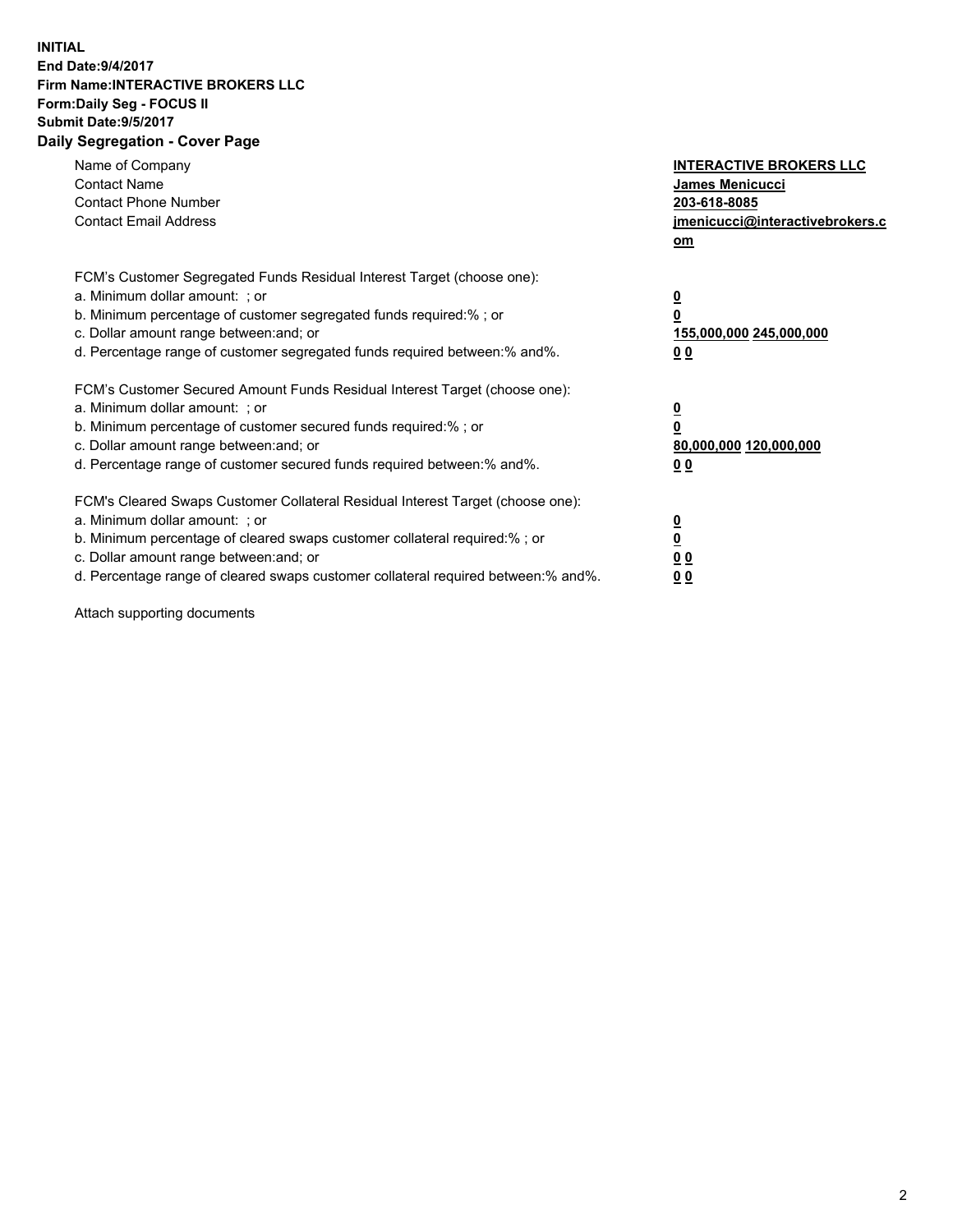## **INITIAL End Date:9/4/2017 Firm Name:INTERACTIVE BROKERS LLC Form:Daily Seg - FOCUS II Submit Date:9/5/2017 Daily Segregation - Secured Amounts**

|     | Foreign Futures and Foreign Options Secured Amounts                                         |                                        |
|-----|---------------------------------------------------------------------------------------------|----------------------------------------|
|     | Amount required to be set aside pursuant to law, rule or regulation of a foreign            | $0$ [7305]                             |
|     | government or a rule of a self-regulatory organization authorized thereunder                |                                        |
| 1.  | Net ledger balance - Foreign Futures and Foreign Option Trading - All Customers             |                                        |
|     | A. Cash                                                                                     | 381, 341, 957 [7315]                   |
|     | B. Securities (at market)                                                                   | $0$ [7317]                             |
| 2.  | Net unrealized profit (loss) in open futures contracts traded on a foreign board of trade   | -8,736,592 [7325]                      |
| 3.  | Exchange traded options                                                                     |                                        |
|     | a. Market value of open option contracts purchased on a foreign board of trade              | 49,428 [7335]                          |
|     | b. Market value of open contracts granted (sold) on a foreign board of trade                | -22,879 [7337]                         |
| 4.  | Net equity (deficit) (add lines 1. 2. and 3.)                                               | 372,631,914 [7345]                     |
| 5.  | Account liquidating to a deficit and account with a debit balances - gross amount           | 2,551 [7351]                           |
|     | Less: amount offset by customer owned securities                                            | 0 [7352] 2,551 [7354]                  |
| 6.  | Amount required to be set aside as the secured amount - Net Liquidating Equity              | 372,634,465 [7355]                     |
|     | Method (add lines 4 and 5)                                                                  |                                        |
| 7.  | Greater of amount required to be set aside pursuant to foreign jurisdiction (above) or line | 372,634,465 [7360]                     |
|     | 6.                                                                                          |                                        |
|     | FUNDS DEPOSITED IN SEPARATE REGULATION 30.7 ACCOUNTS                                        |                                        |
| 1.  | Cash in banks                                                                               |                                        |
|     | A. Banks located in the United States                                                       | 63,303,989 [7500]                      |
|     | B. Other banks qualified under Regulation 30.7                                              | 0 [7520] 63,303,989 [7530]             |
| 2.  | Securities                                                                                  |                                        |
|     | A. In safekeeping with banks located in the United States                                   | 343,877,845 [7540]                     |
|     | B. In safekeeping with other banks qualified under Regulation 30.7                          | 0 [7560] 343,877,845 [7570]            |
| 3.  | Equities with registered futures commission merchants                                       |                                        |
|     | A. Cash                                                                                     | $0$ [7580]                             |
|     | <b>B.</b> Securities                                                                        | $0$ [7590]                             |
|     | C. Unrealized gain (loss) on open futures contracts                                         | $0$ [7600]                             |
|     | D. Value of long option contracts                                                           | $0$ [7610]                             |
|     | E. Value of short option contracts                                                          | 0 [7615] 0 [7620]                      |
| 4.  | Amounts held by clearing organizations of foreign boards of trade                           |                                        |
|     | A. Cash                                                                                     | $0$ [7640]                             |
|     | <b>B.</b> Securities                                                                        | $0$ [7650]                             |
|     | C. Amount due to (from) clearing organization - daily variation                             | $0$ [7660]                             |
|     | D. Value of long option contracts                                                           | $0$ [7670]                             |
|     | E. Value of short option contracts                                                          | 0 [7675] 0 [7680]                      |
| 5.  | Amounts held by members of foreign boards of trade                                          |                                        |
|     | A. Cash                                                                                     | 85,436,842 [7700]                      |
|     | <b>B.</b> Securities                                                                        | $0$ [7710]                             |
|     | C. Unrealized gain (loss) on open futures contracts                                         | $-3,430,444$ [7720]                    |
|     | D. Value of long option contracts                                                           | 49,428 [7730]                          |
|     | E. Value of short option contracts                                                          | -22,879 [7735] 82,032,947 [7740]       |
| 6.  | Amounts with other depositories designated by a foreign board of trade                      | $0$ [7760]                             |
| 7.  | Segregated funds on hand                                                                    | $0$ [7765]                             |
| 8.  | Total funds in separate section 30.7 accounts                                               | 489,214,781 [7770]                     |
| 9.  | Excess (deficiency) Set Aside for Secured Amount (subtract line 7 Secured Statement         | 116,580,316 [7380]                     |
|     | Page 1 from Line 8)                                                                         |                                        |
| 10. | Management Target Amount for Excess funds in separate section 30.7 accounts                 |                                        |
| 11. | Excess (deficiency) funds in separate 30.7 accounts over (under) Management Target          | 80,000,000 [7780]<br>36,580,316 [7785] |
|     |                                                                                             |                                        |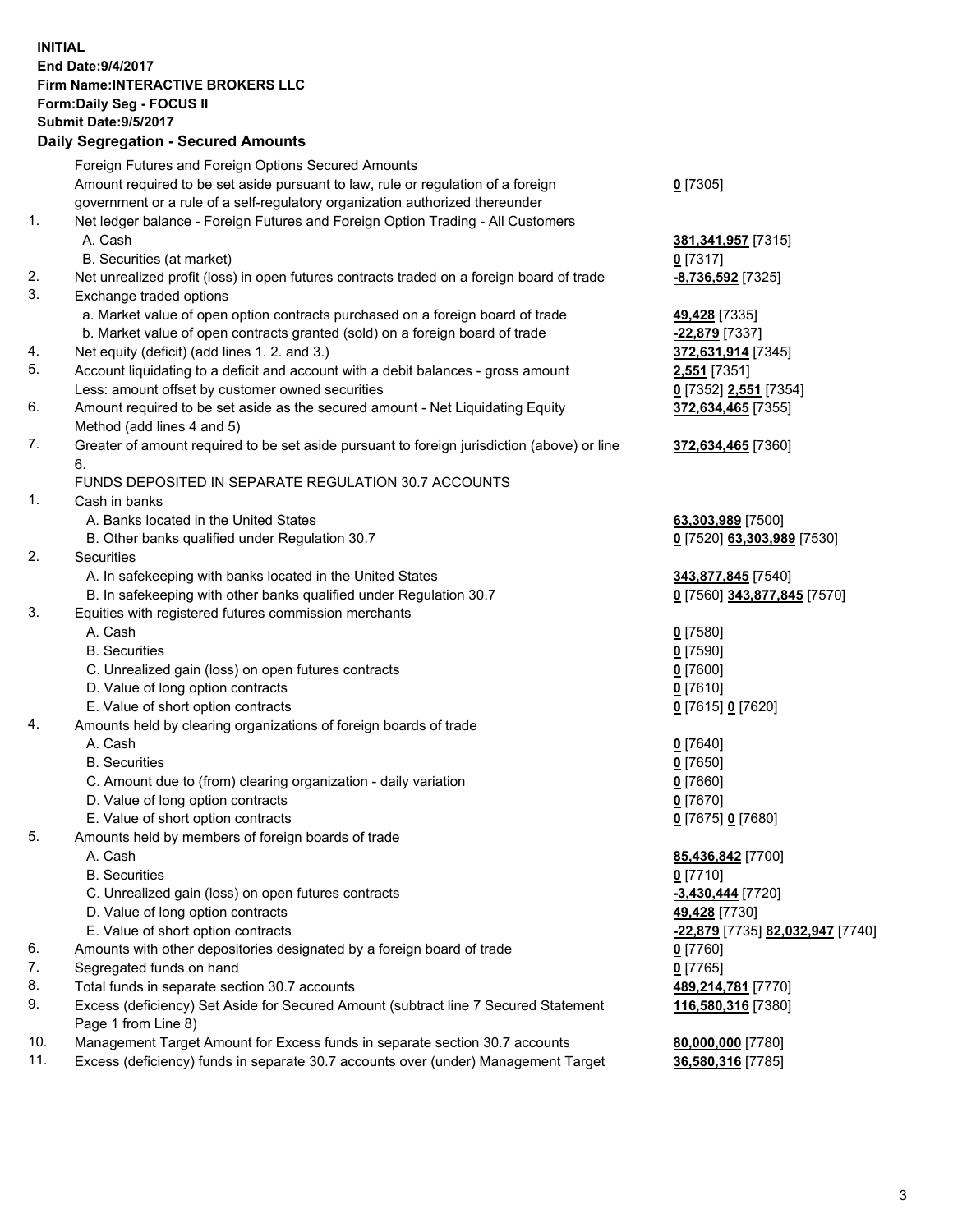**INITIAL End Date:9/4/2017 Firm Name:INTERACTIVE BROKERS LLC Form:Daily Seg - FOCUS II Submit Date:9/5/2017 Daily Segregation - Segregation Statement** SEGREGATION REQUIREMENTS(Section 4d(2) of the CEAct) 1. Net ledger balance A. Cash **4,635,364,924** [7010] B. Securities (at market) **0** [7020] 2. Net unrealized profit (loss) in open futures contracts traded on a contract market **-41,639,839** [7030] 3. Exchange traded options A. Add market value of open option contracts purchased on a contract market **191,444,378** [7032] B. Deduct market value of open option contracts granted (sold) on a contract market **-293,270,160** [7033] 4. Net equity (deficit) (add lines 1, 2 and 3) **4,491,899,303** [7040] 5. Accounts liquidating to a deficit and accounts with debit balances - gross amount **211,299** [7045] Less: amount offset by customer securities **0** [7047] **211,299** [7050] 6. Amount required to be segregated (add lines 4 and 5) **4,492,110,602** [7060] FUNDS IN SEGREGATED ACCOUNTS 7. Deposited in segregated funds bank accounts A. Cash **1,095,614,523** [7070] B. Securities representing investments of customers' funds (at market) **2,441,505,375** [7080] C. Securities held for particular customers or option customers in lieu of cash (at market) **0** [7090] 8. Margins on deposit with derivatives clearing organizations of contract markets A. Cash **520,791,386** [7100] B. Securities representing investments of customers' funds (at market) **729,217,630** [7110] C. Securities held for particular customers or option customers in lieu of cash (at market) **0** [7120] 9. Net settlement from (to) derivatives clearing organizations of contract markets **-270,274** [7130] 10. Exchange traded options A. Value of open long option contracts **191,420,839** [7132] B. Value of open short option contracts **-293,232,434** [7133] 11. Net equities with other FCMs A. Net liquidating equity **0** [7140] B. Securities representing investments of customers' funds (at market) **0** [7160] C. Securities held for particular customers or option customers in lieu of cash (at market) **0** [7170] 12. Segregated funds on hand **0** [7150] 13. Total amount in segregation (add lines 7 through 12) **4,685,047,045** [7180] 14. Excess (deficiency) funds in segregation (subtract line 6 from line 13) **192,936,443** [7190] 15. Management Target Amount for Excess funds in segregation **155,000,000** [7194] 16. Excess (deficiency) funds in segregation over (under) Management Target Amount **37,936,443** [7198]

Excess